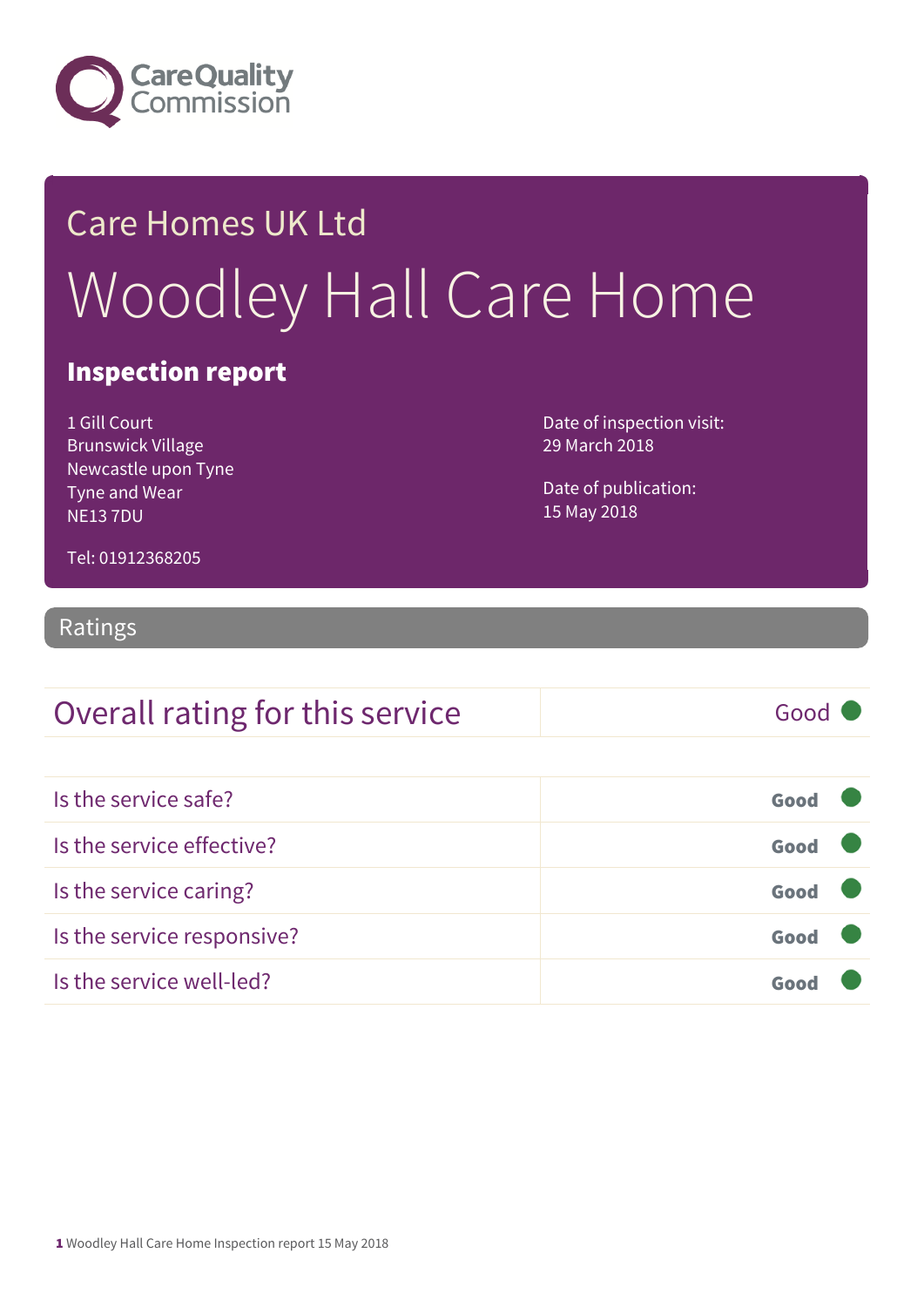### Overall summary

.

Woodley Hall Care Home is a residential care home for 21 people, some of whom are living with dementia. At the time of this inspection there were 19 people living at the home.

At our last inspection we rated the service good. At this inspection we found the evidence continued to support the rating of good and there was no evidence or information from our inspection and ongoing monitoring that demonstrated serious risks or concerns. This inspection report is written in a shorter format because our overall rating of the service has not changed since our last inspection.

At this inspection we found the service remained Good.

People and relatives told us they were happy with the care provided at the home. They also said the staff team were kind and caring.

People and staff felt the home was safe. Staff knew how to raise concerns if required.

Although staff felt more staff would be useful, staffing levels at the time of out inspection were appropriate to meet people's needs.

The provider completed recruitment checks to ensure only suitable staff worked at the home.

Medicines were managed safely. Only trained staff administered people's medicines and accurate records were maintained.

Staff carried out regular health and safety checks. There were procedures to ensure people received care in emergency situations.

Staff were well supported and received appropriate training.

People were supported to have maximum choice and control of their lives and staff supported them in the least restrictive way possible; the policies and systems in the service supported this practice.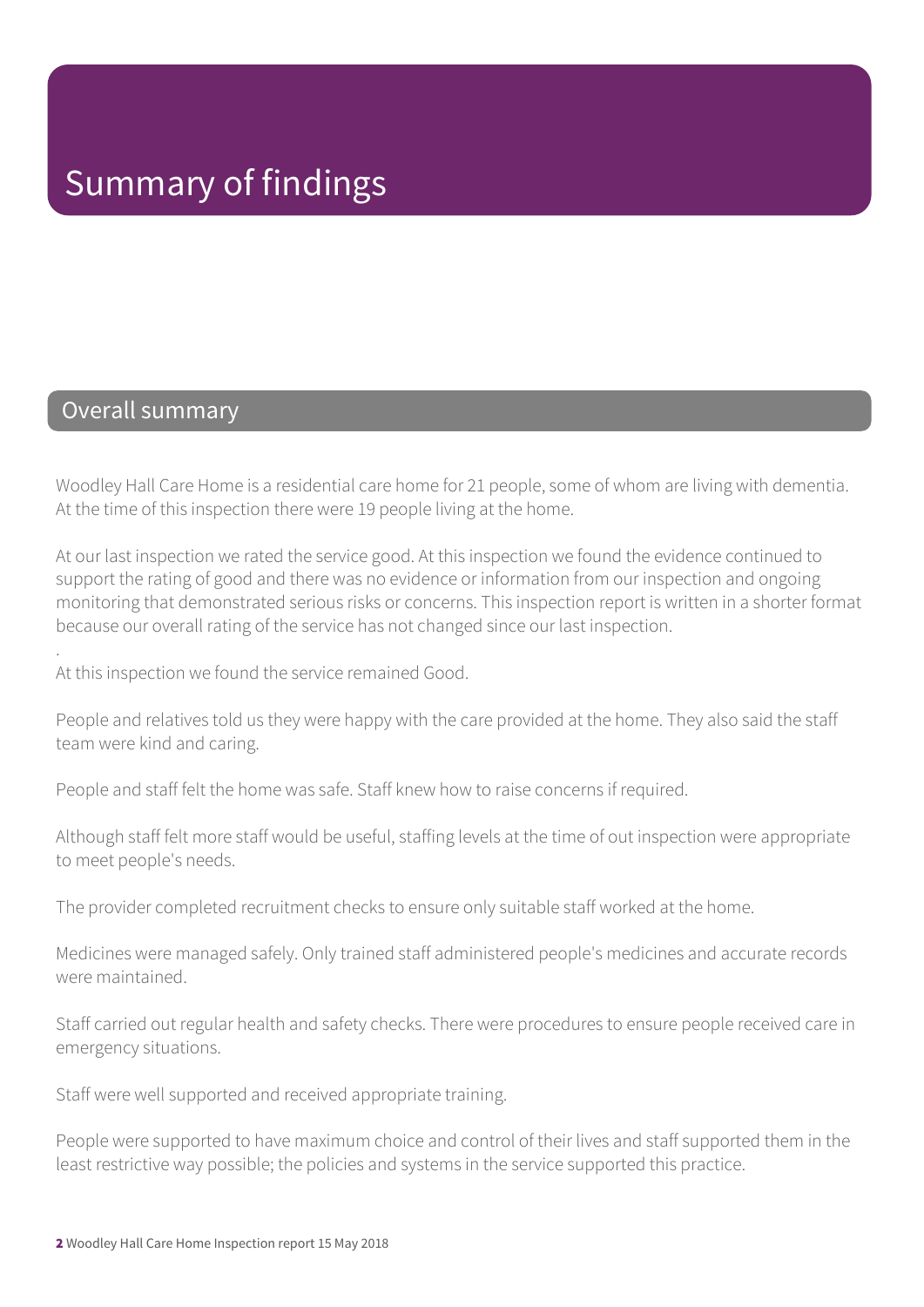People were supported to meet their nutritional and healthcare needs.

People's needs had been assessed. The information gathered was used to develop personalised care plans. These were evaluated regularly keep them up to date.

Care staff provided opportunities for people to participate in activities in the absence of the dedicated activity co-ordinator.

Although people gave good feedback about their care, they also knew how to raise concerns if required.

The home had an established registered manager. People, relatives and staff said the registered manager was supportive and approachable.

There were opportunities for people, relatives and staff to give their views about the home and the care provided.

The provider carried out quality assurance checks to help ensure people received a good standard of care.

Further information is in the detailed findings below.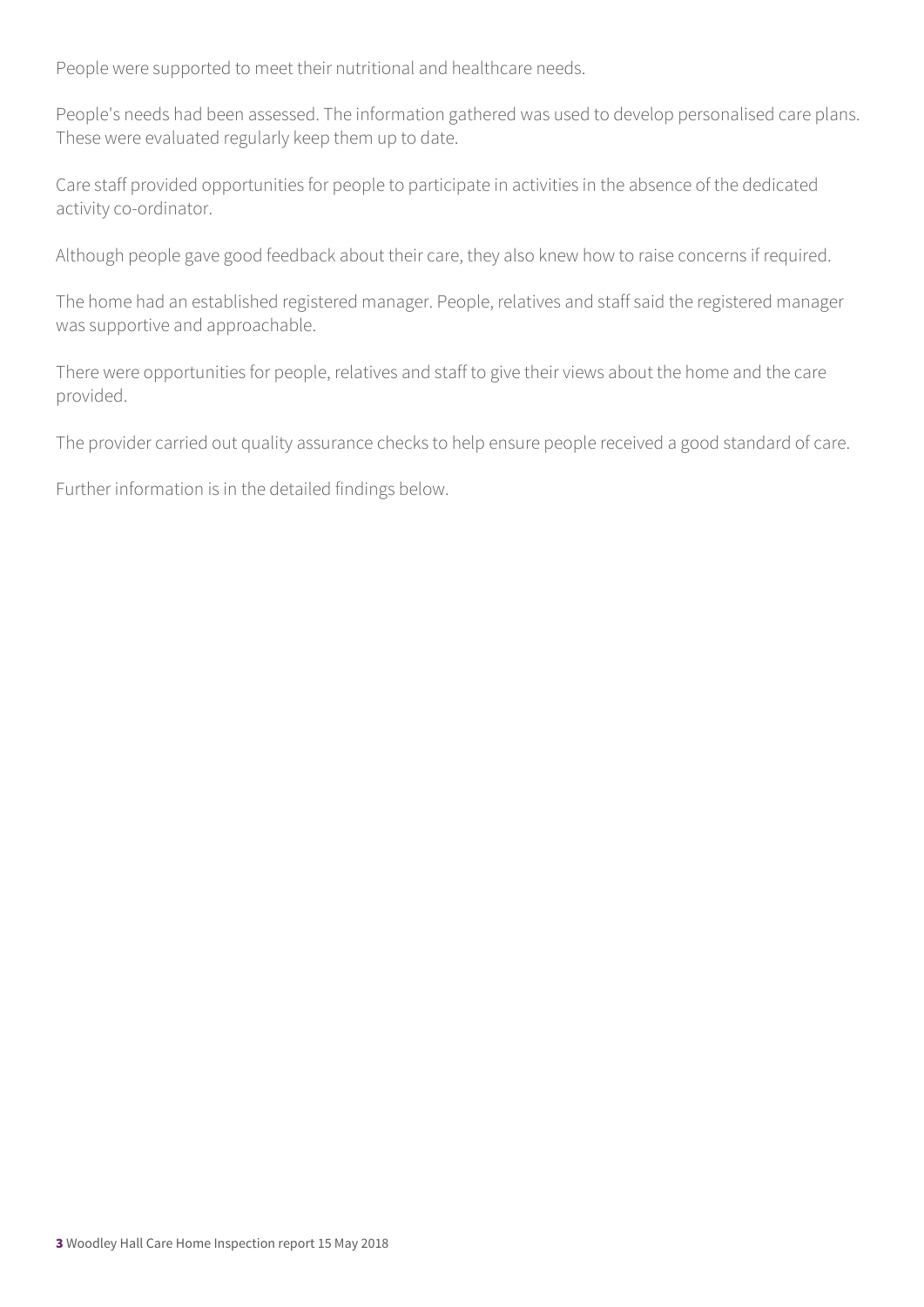### The five questions we ask about services and what we found

We always ask the following five questions of services.

| Is the service safe?       | Good |
|----------------------------|------|
| The service remains Good.  |      |
| Is the service effective?  | Good |
| The service remains Good.  |      |
| Is the service caring?     | Good |
| The service remains Good.  |      |
| Is the service responsive? | Good |
| The service remains Good.  |      |
| Is the service well-led?   | Good |
| The service remains Good.  |      |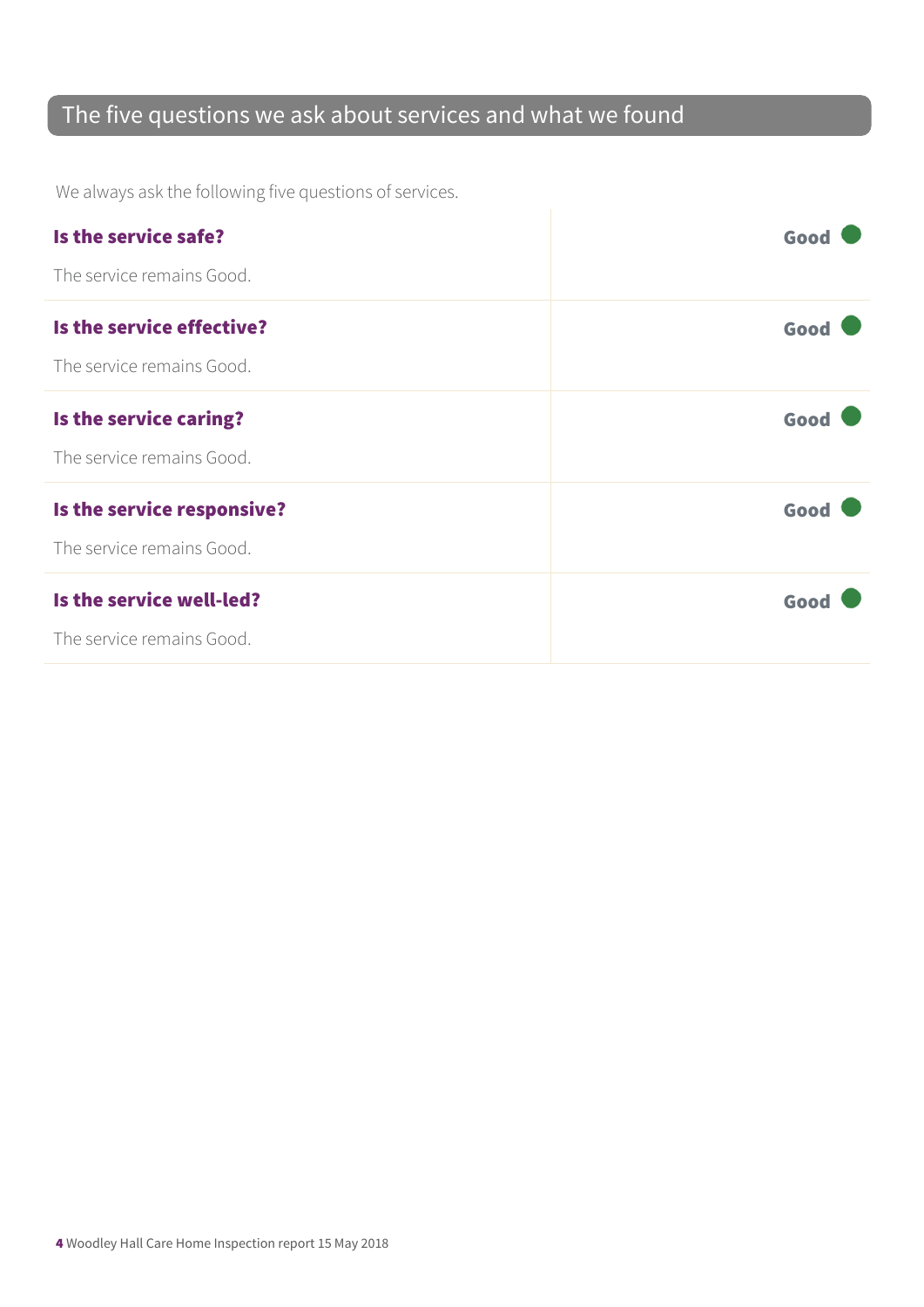

# Woodley Hall Care Home

Detailed findings

## Background to this inspection

We carried out this inspection under Section 60 of the Health and Social Care Act 2008 as part of our regulatory functions. This inspection was planned to check whether the provider is meeting the legal requirements and regulations associated with the Health and Social Care Act 2008, to look at the overall quality of the service, and to provide a rating for the service under the Care Act 2014.

This inspection took place on 29 March 2018 and was unannounced. One inspector carried out the inspection.

Before the inspection we reviewed all the information we held about the service, this included notifications of significant changes or events. We also reviewed the most recent inspection report from the local authority commissioners of the service.

During our inspection we spoke with four people who used the service and two relatives. We spoke with a range of staff including the registered manager, a senior care worker and a care worker. We reviewed a range of records including three people's care records, medicine records, training records and other records relating to the quality and safety of the service.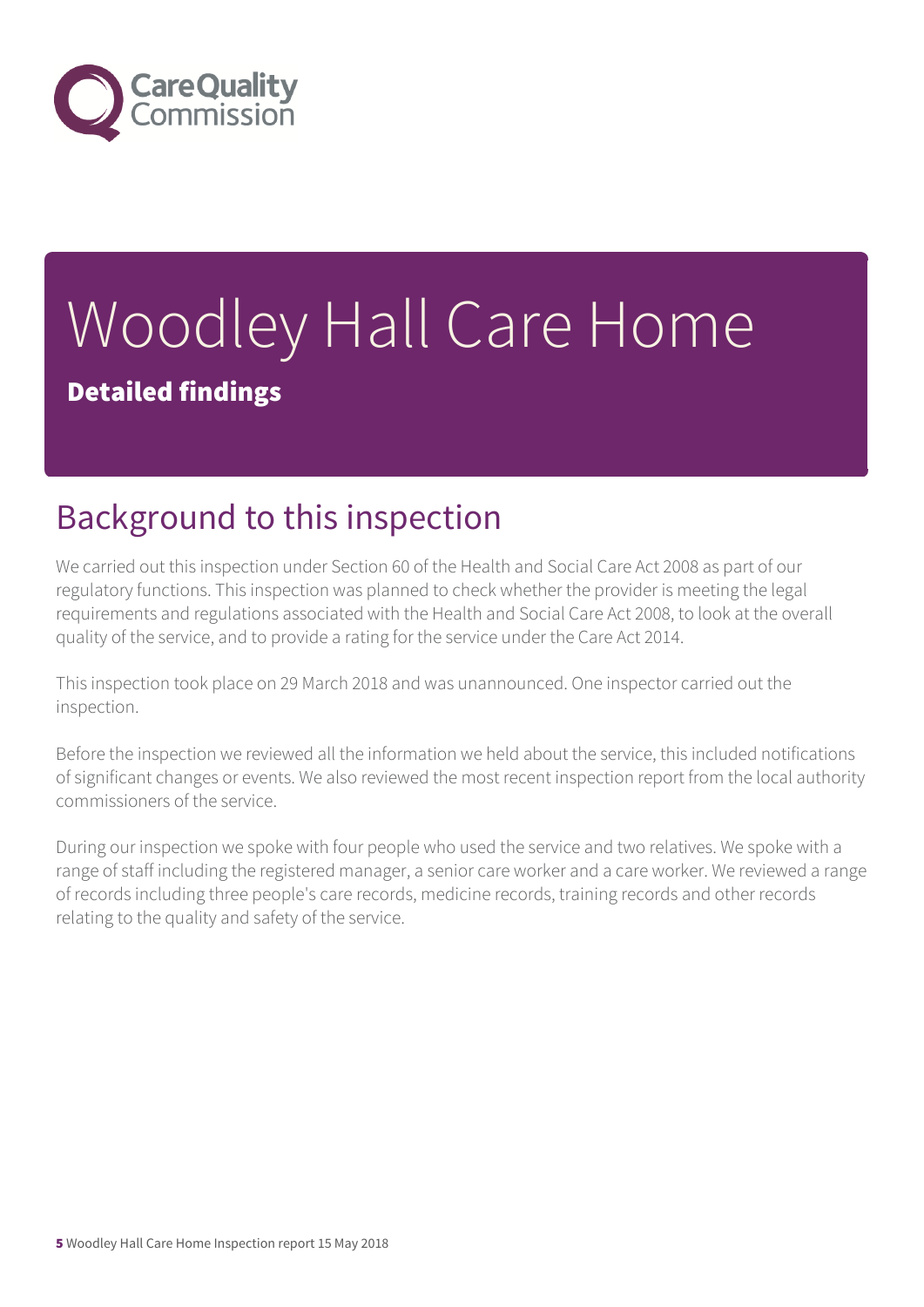

When we last inspected Woodley Hall Care Home we concluded the home was safe and rated it Good. Following this inspection we found the home was still safe and our rating remains Good.

People told us the home was a safe place to live. One person commented, "I am very safe." Another person said, "I do feel safe here." A third person told us, "Oh you do (feel safe). Everybody is alright." One relative told us, "It gives me peace of mind knowing how well they are looking after [family member]."

Staff also felt the home was safe. One staff member commented, "The home is safe because you know who everybody is. There is a keypad system in place. The carers are second to none." Another staff member said, "I think it is a safe place to be." Staff were aware of the systems available to raise concerns such as safeguarding and whistle blowing. Staff told us they would raise concerns if required.

Staffing levels were appropriate to meet people's needs. One person commented, "They come as soon as they can. You have to appreciate they may be looking after somebody else who needs more help. You don't have to wait for long." Another person told us, "They answer the buzzer straightaway." We observed there was visible staff presence around the home throughout the time we spent there. The registered manager monitored staffing levels based on the needs of people living at the home. We viewed a dependency tool which showed more staff were employed than the tool suggested.

We spoke with staff about the staffing levels at the home. Although they said it would be nice to have more staff, people were safe and their needs met with the number of staff currently deployed. The registered manager told us they were aware of the pressure on the staff team and were actively recruiting more staff. One staff member told us, "We would always like more staff but the staffing levels are safe." Another staff member commented, "Staffing levels could be a little bit more, maybe a floater." A third staff member commented, "I know [registered manager] is employing people."

We found the home was clean and well maintained. Some areas of the home were in need of refurbishment, such as the carpets. The registered manager discussed this with a relative at the relatives' meeting. They confirmed plans were in place to address this. One person told us, "Everything is beautiful and clean."

The provider carried out pre-employment checks to make sure new staff were suitable to work at the home. This included requesting and receiving references and checks with the disclosure and barring service (DBS). DBS checks are carried out to confirm whether prospective new staff had a criminal record or were barred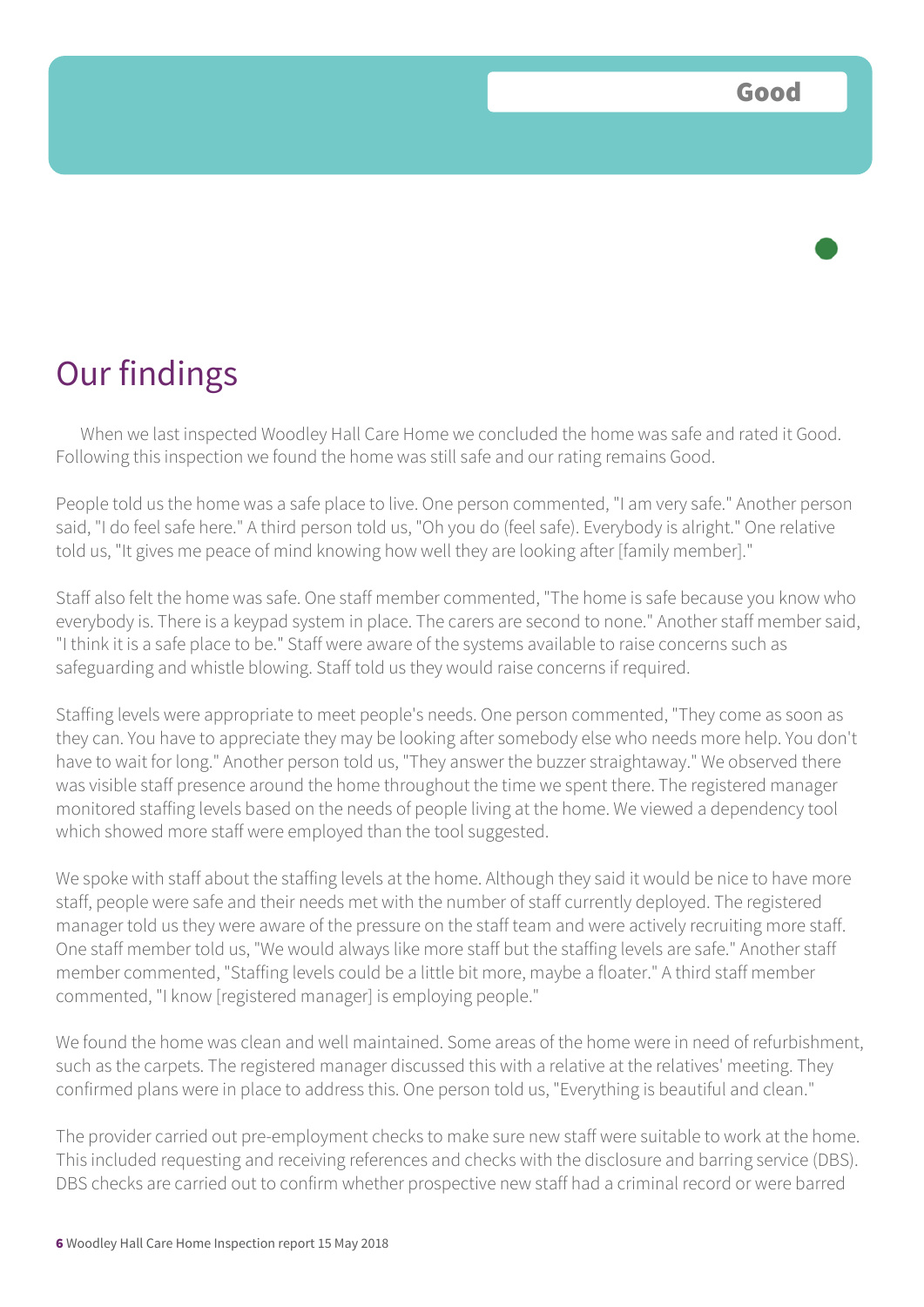from working with vulnerable people. The registered manager kept a matrix of DBS checks and updated the checks periodically.

The provider managed medicines safely. Staff completed relevant training and medicines were stored securely. Medicines related records were accurate, such as for medicines administration records (MARs) and records for the receipt and disposal of medicines. Medicines care plans had been written for each person. These described he support people needed from staff to ensure they had their medicines safely.

Regular health and safety checks and risk assessments were carried out to help maintain a safe environment. Each person had a personal emergency evacuation plan (PEEP) to help ensure they were supported appropriately in an emergency situation. Detailed records were kept of incidents and accidents that took place in the home. The registered manager completed an in-depth analysis of incidents which ensured lessons were learnt and the appropriate actions taken to keep people safe.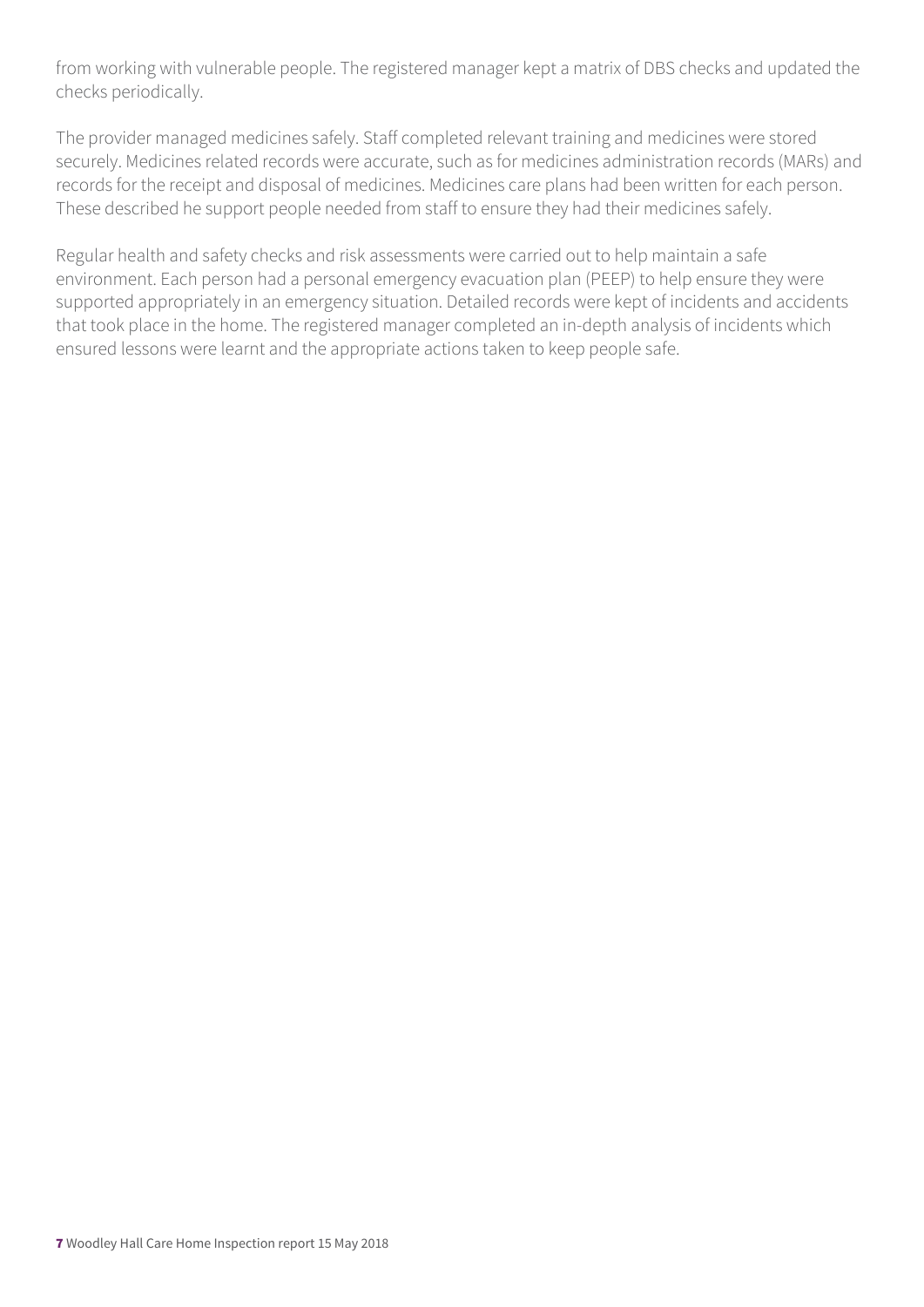When we last inspected Woodley Hall Care Home we concluded the home was effective and rated it Good. Following this inspection we found the home was still effective and our rating remains Good.

People's needs had been assessed to identify the care and support they needed. This information gathered was used as a starting point to develop their care plans.

Staff were well supported and received the training they needed. One staff member commented, "I am getting support from [registered manager]. A lot of support from the care staff. I get supervision and they are no bother with training." Another staff member told us, "I am very much supported, you can go to [registered manager] if you have problems. She listens to you, tells it as it is." Records showed training, supervision and appraisals were up to date.

People who lack mental capacity to consent to arrangements for necessary care or treatment can only be deprived of their liberty when this is in their best interests and legally authorised under the MCA. The procedures for this in care homes and hospitals are called the Deprivation of Liberty Safeguards (DoLS). DoLS authorisations were in place for all relevant people. The registered manager kept a matrix as a reminder of which people had DoLS in place and when they needed to be renewed.

Staff had a good understanding of how to support people with day to day decisions and choices. For example, they told us about how they described things for one person who was registered blind to enable them to make clothing choices. For another person, they showed items for them to point out their choice.

People were supported with their nutritional needs. Staff had a good knowledge of people's dietary needs. They told us about some people who required altered textures such as a 'fork mashable' diet. One person had specific dietary requirements due to their cultural background. These needs were supported appropriately.

People gave us positive feedback about the meals provided at the home. One person commented. "The food is very good." Another person told us, "The food is lovely. [Cook] is a lovely lad. [Staff name] the other cook is also really good." One relative said, "The meals are good." One staff member commented, "There is a lot of home cooking."

People were supported to access health care services when needed. Records showed people regularly had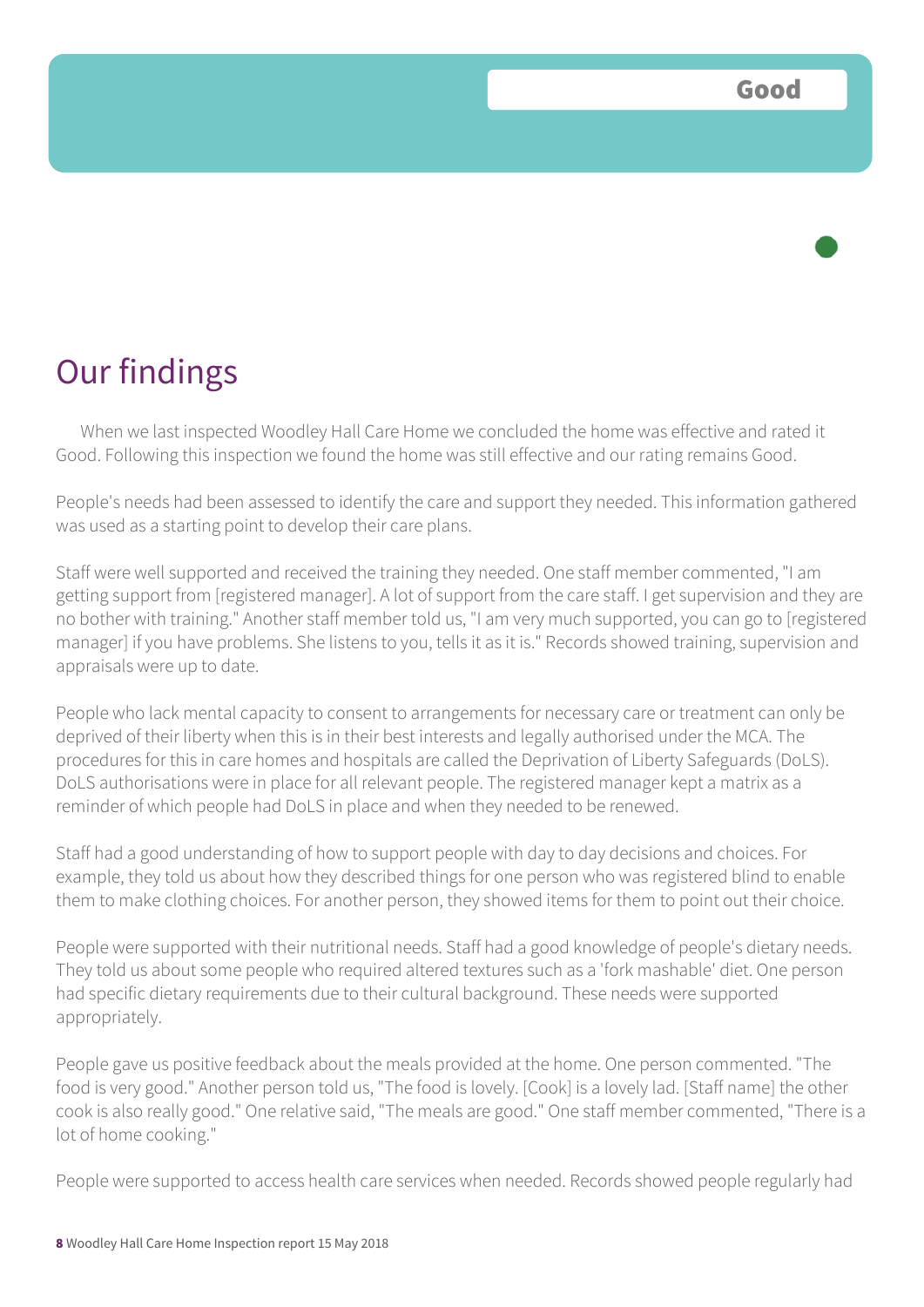input from a range of health professionals. This included GPs, specialist nurses, community nurses and speech and language therapists (SALT). Where specific guidance had been provided this was incorporated into people's care plans for staff to follow.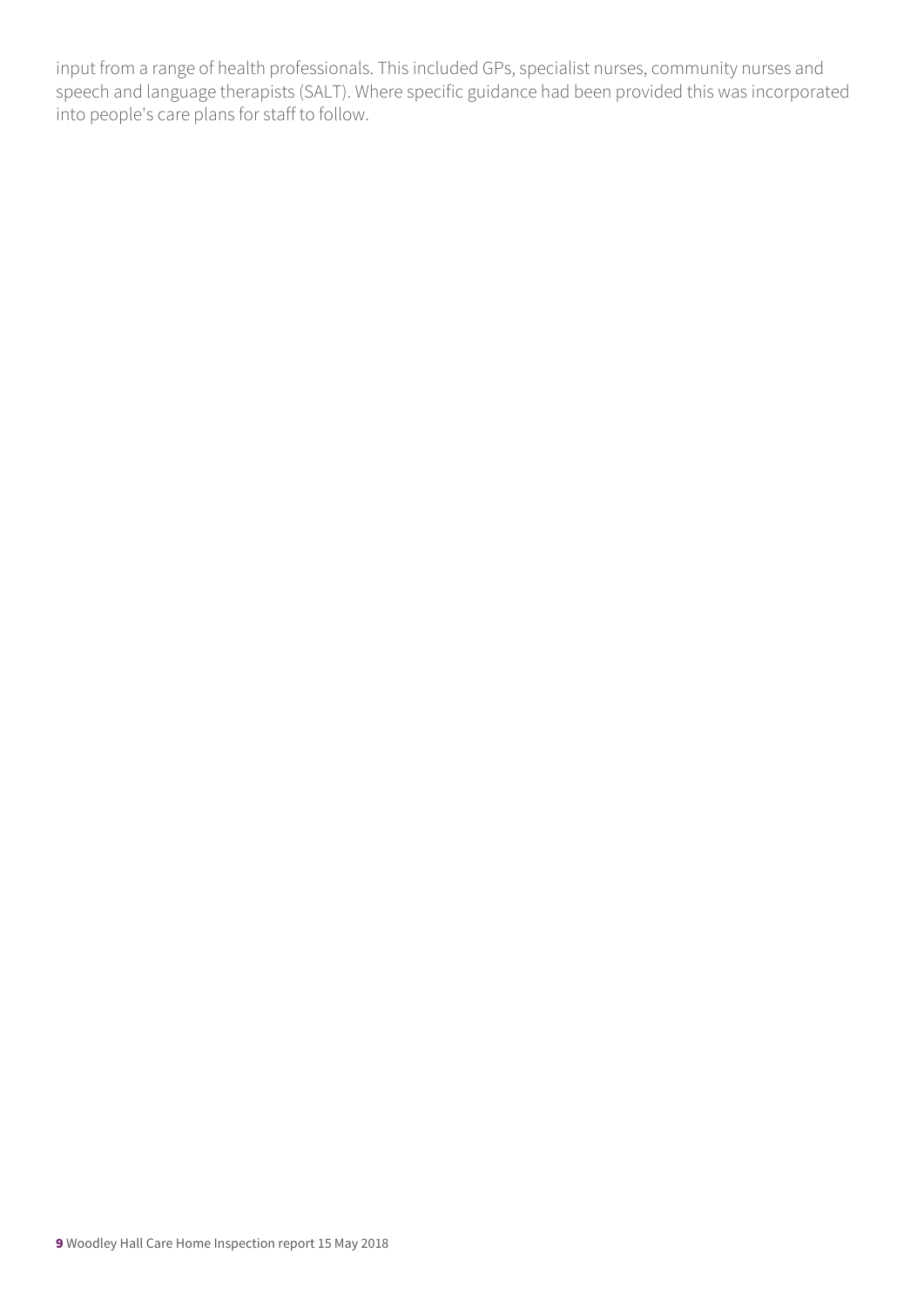When we last inspected Woodley Hall Care Home we concluded the home was caring and rated it Good. Following this inspection we found the home was still caring and our rating remains Good.

People gave us very good feedback about the care provided at the home. They also told us staff were kind and caring. One person told us, "It's lovely here. They look after all the residents very well, they are all good. I love it here, I am so happy." Another person commented they liked "everything about the home". They said, "The staff are all lovely, you couldn't fault any of them. They come to see that you are alright, to see that you have everything you want." A third person said, "The staff are very nice. I can't complain." One relative said, "I am pleased with it. The staff are nice, caring. They look after [family member]. They look after me as well."

We observed good relationships between people and staff. There was lots of chatting and laughter throughout the day. One staff member said, "We can give the residents a lot of one to one care and attention and their family as well." Another staff member told us, "We get on really well with the residents. All the residents are lovely."

People were treated with dignity and respect. We observed staff were respectful when speaking with people and discreetly offered reassurance when needed. They always knocked on people's doors before entering their rooms. One person commented, "I am kept clean, that is the main thing." One staff member commented, "I think of them as my own parents."

Staff supported people to be as independent as possible. One staff member told us, "We let them do as much as they possibly can. Whatever people can't do, we offer help." We observed this during our time at the home. For example, staff offered prompts to encourage one person to eat their lunch independently.

Care records were personalised and included information about people's care preferences such as their likes and dislikes. A life history had been developed with involvement from relatives where possible. This meant information was available to help staff get to know people better.

Although nobody at the home had input from an advocate, information about advocacy services was displayed at the home.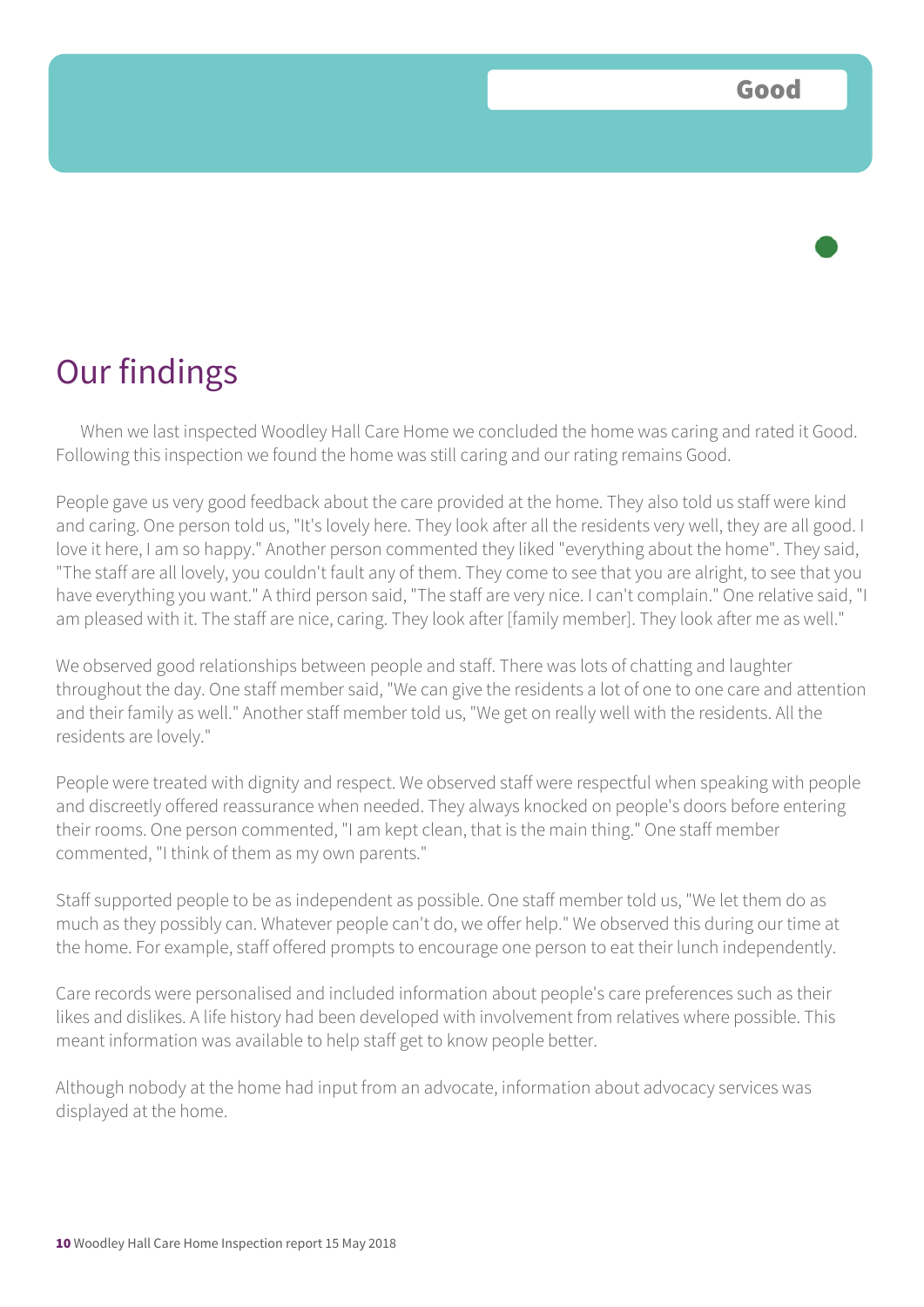When we last inspected Woodley Hall Care Home we concluded the home was responsive and rated it Good. Following this inspection we found the home was still responsive and our rating remains Good.

People had care plans which were personalised and sufficiently detailed. These clearly described the care each person needed from staff. Where people had preferred routines or things that were important to them, this was described in the plan to help ensure they received consistent care. For example, one person wanted staff to consult with relatives before making decisions about aspects of their care. Care plans were evaluated monthly so that they remained relevant to people's current circumstances. For instance, the risk of one person experiencing skin damage had increased from a high risk to a very high risk. We noted as a consequence their risk assessment and care plan had been updated accordingly. The person was also referred to an external health care professional for additional advice. Other risk assessments were also completed for all people such as whether they were potentially at risk of falling and poor nutrition.

There were regular reviews of people's care involving relatives where appropriate. These were usually completed every six months. We noted from records that relatives' views about their family member's care were documented. Feedback from relatives had been positive in all the review records we looked at.

People were able to spend time doing activities they liked. For example one person commented, "I like reading, knitting and talking to people. I like listening to music." At the time of our inspection the home did not have a dedicated activity co-ordinator as they were currently absent from work. The registered manager told us an interim activity co-ordinator had recently left but their own activity co-ordinator was due back to work soon. In the meantime care staff and the registered manager were providing some activities on an afternoon. We observed one staff member spending time with a person doing their nails and chatting.

People and relatives gave positive feedback about the home. One person commented, "I have no complaints. I would talk to the senior but I haven't got any concerns." One relative told us, "I have none (complaints) whatsoever." There had been no recent complaints made about the home.